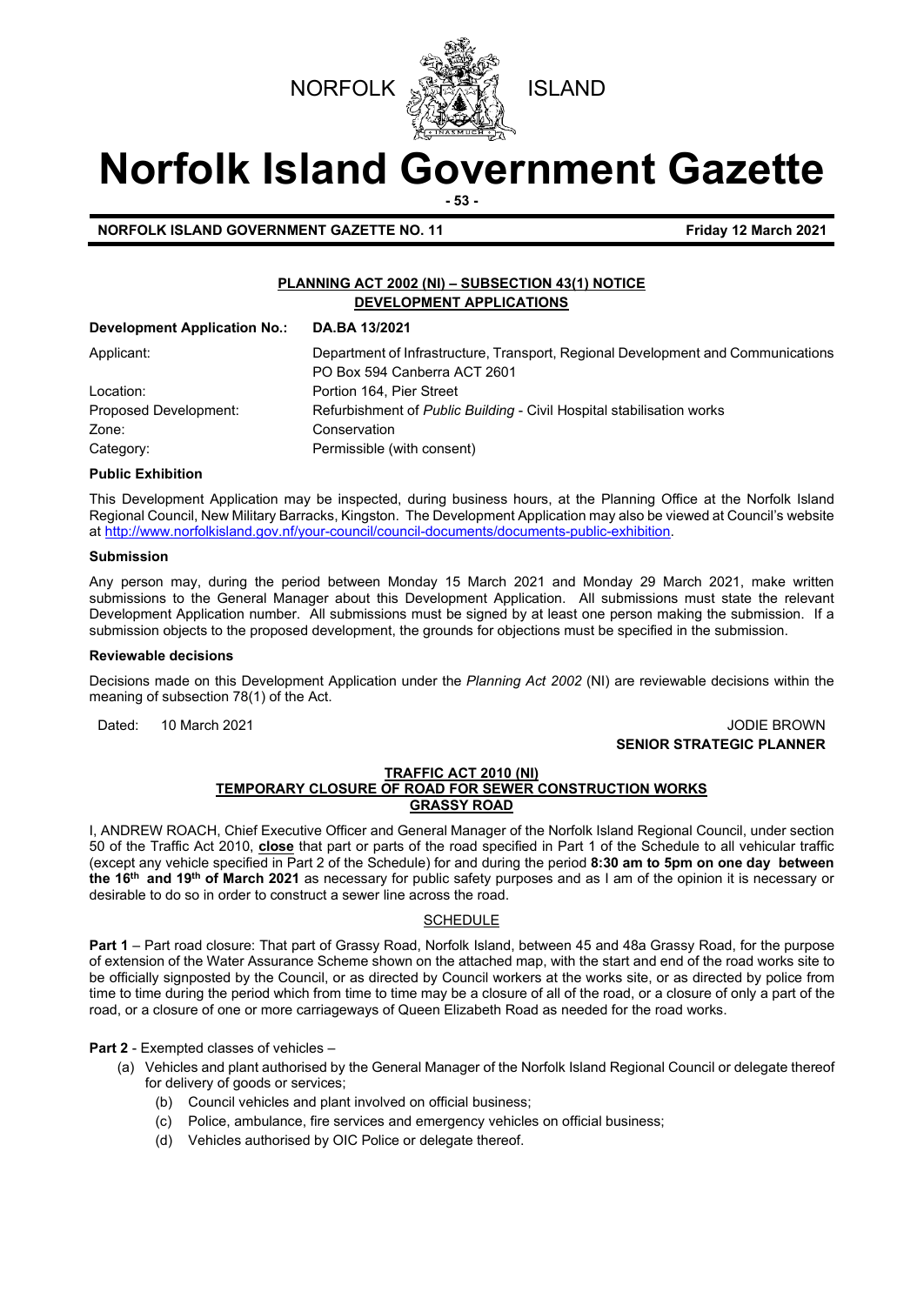#### **NORFOLK ISLAND GOVERNMENT GAZETTE NO. 11 Friday 12 March 2021**



Dated: 4 March 2021 **ANDREW ROACH CONSULTER AND ANDREW ROACH** 

## **CHIEF EXECUTIVE OFFICER**

#### **PLANNING ACT 2002 (NI) – SUBSECTION 43(1) NOTICE**

#### **DEVELOPMENT APPLICATIONS**

| <b>Development Application No.:</b> | DA.BA 11/2021                                                     |
|-------------------------------------|-------------------------------------------------------------------|
| Applicant:                          | <b>B O Tomlinson</b><br>274 Tufnell Road, BANYO QLD 4014          |
| Location:                           | Portion 32c3, 143c Stockyard Road                                 |
| Proposed Development:               | New Agricultural Shed (encroaching into minimum boundary setback) |
| Zone:                               | Rural                                                             |
| Category:                           | Permissible (with consent)                                        |

#### **Public Exhibition**

This Development Application may be inspected, during business hours, at the Planning Office at the Norfolk Island Regional Council, New Military Barracks, Kingston. The Development Application may also be viewed at Council's website a[t http://www.norfolkisland.gov.nf/your-council/council-documents/documents-public-exhibition.](http://www.norfolkisland.gov.nf/your-council/council-documents/documents-public-exhibition) 

#### **Submission**

Any person may, during the period between Monday 8 March 2021 and Monday 22 March 2021, make written submissions to the General Manager about this Development Application. All submissions must state the relevant Development Application number. All submissions must be signed by at least one person making the submission. If a submission objects to the proposed development, the grounds for objections must be specified in the submission.

#### **Reviewable decisions**

Decisions made on this Development Application under the *Planning Act 2002* (NI) are reviewable decisions within the meaning of subsection 78(1) of the Act.

#### Dated: 2 March 2021 JODIE BROWN **SENIOR STRATEGIC PLANNER**

#### **PLANNING ACT 2002 (NI) – SUBSECTION 43(1) NOTICE**

**DEVELOPMENT APPLICATIONS**

| <b>Development Application No.:</b> | DA.BA 12/2021                                                         |
|-------------------------------------|-----------------------------------------------------------------------|
| Applicant:                          | <b>B</b> A Christian<br>PO Box 990, NORFOLK ISLAND 2899.              |
| Location:                           | Portion 44d, Cascade Road - Norfolk Island Central School             |
| Proposed Development:               | Educational Establishment - New Outdoor Sport and Recreation Facility |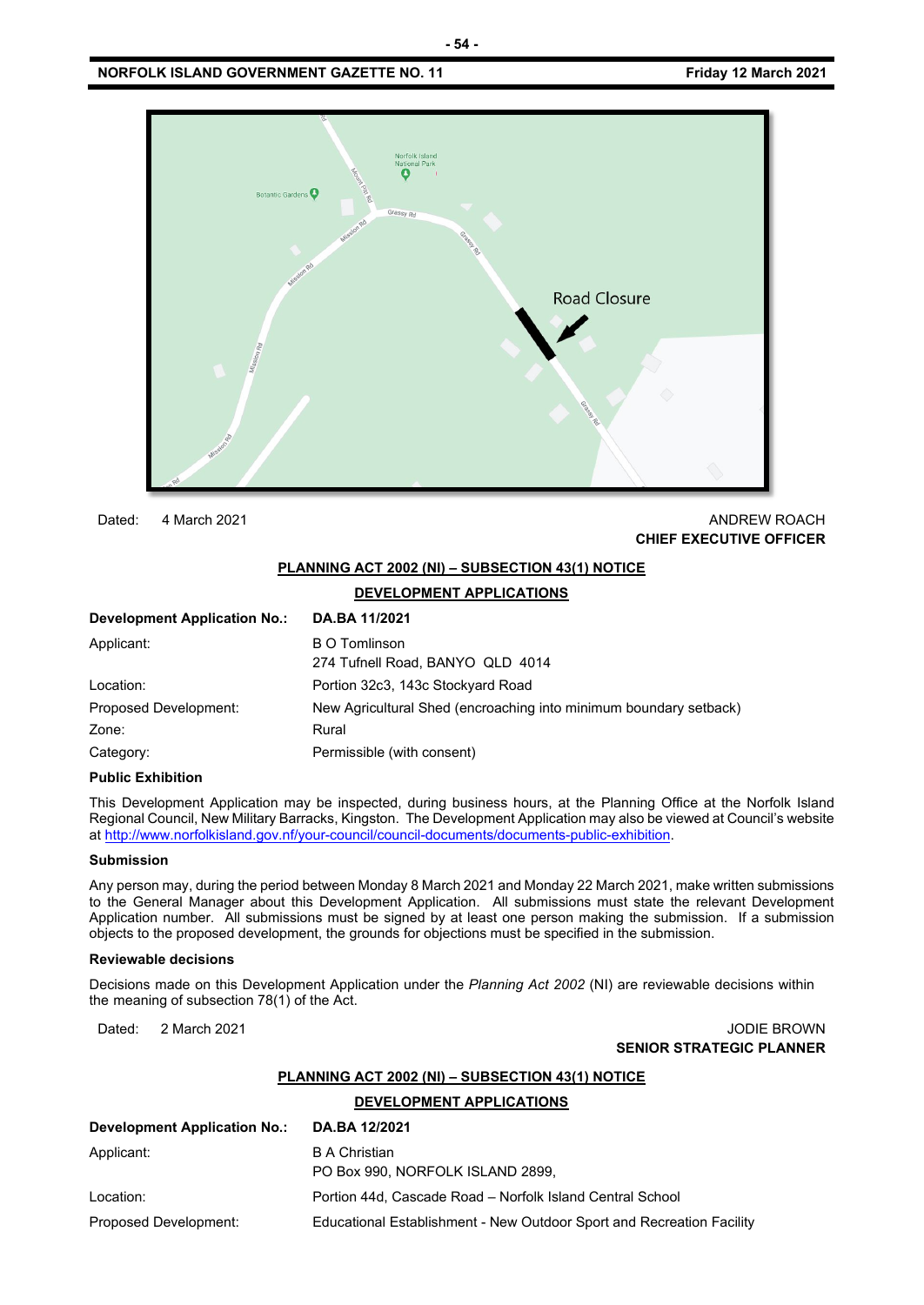Sports Pavilion

Zone: Special Use – *Educational Establishment / Indoor and Outdoor Sport and Recreation Facilities* 

Category: Category: Permissible (with consent)

#### **Public Exhibition**

This Development Application may be inspected, during business hours, at the Planning Office at the Norfolk Island Regional Council, New Military Barracks, Kingston. The Development Application may also be viewed at Council's website a[t http://www.norfolkisland.gov.nf/your-council/council-documents/documents-public-exhibition.](http://www.norfolkisland.gov.nf/your-council/council-documents/documents-public-exhibition) 

#### **Submission**

Any person may, during the period between Monday 8 March 2021 and Monday 22 March 2021, make written submissions to the General Manager about this Development Application. All submissions must state the relevant Development Application number. All submissions must be signed by at least one person making the submission. If a submission objects to the proposed development, the grounds for objections must be specified in the submission.

#### **Reviewable decisions**

Decisions made on this Development Application under the *Planning Act 2002* (NI) are reviewable decisions within the meaning of subsection 78(1) of the Act.

#### Dated: 3 March 2021 JODIE BROWN **SENIOR STRATEGIC PLANNER**

#### **JURIES ACT 1960 (NI) JURY LIST**

NOTICE is hereby given that –

(a) I have caused a list to be made out of persons residing in Norfolk Island who are liable to serve as jurors;

(b) Copies of the List are available for public inspection at the following places.

- . Public Library, New Cascade Road
	- . Customer Care, New Cascade Road
	- . Registry Office, New Military Barracks, Kingston.
- (c) The Registrar will, at a public hearing at the Court House, Kingston at 10 o'clock in the forenoon on Wednesday 21<sup>st</sup> April, 2021, proceed to examine and correct the List when all persons having any objection to offer to the List may attend if they shall think fit.

Dated: 25 February 2021 **GLENN ELDER** 

## **SHERIFF**

#### **PASTURAGE AND ENCLOSURE ACT 1949 (NI) RIGHTS OF PASTURAGE FOR 2021-2022**

I, Andrew Roach, as Chief Executive Officer and General Manager of the Norfolk Island Regional Council under section 6 of the *Pasturage and Enclosure Act 1949 (the Act)* grant, to each of the applicants below and subject to and conditional upon the payment by 4pm Friday 19 March 2021 (Norfolk Island time) of \$125 for each head of cattle to the Cashier, NIRC Customer Care Centre, New Cascade Road, Burnt Pine, **Proof of membership of the Norfolk Island Cattle Association Inc. is to be provided with payment**. The rights of pasturage are granted for the year commencing on 1 April 2021 and ending 31 March 2022 to applicants for the number of head of cattle only indicated as follows:

| <b>ADAMS</b>     | Robin              | 3 | <b>HOWELL</b>    | Ria          |   |
|------------------|--------------------|---|------------------|--------------|---|
| <b>BATES</b>     | Darren             | 4 | <b>MEERS</b>     | Margaret     | 4 |
| <b>BATES</b>     | Shari              | 3 | <b>McCOY</b>     | Michael      |   |
| <b>BIGG</b>      | Arthur (Estate of) | 6 | <b>McCOY</b>     | <b>Ruth</b>  | 3 |
| <b>BIGG</b>      | Matthew            | 5 | <b>NOBBS</b>     | Candice      | 2 |
| <b>BIGG</b>      | Susan              |   | <b>NOBBS</b>     | Ronald       |   |
| <b>BUFFETT</b>   | <b>Brian</b>       | 2 | <b>PARSONS</b>   | Corinne      | 2 |
| <b>BUFFETT</b>   | Leanne             |   | <b>PARSONS</b>   | George       | 5 |
| <b>BUFFETT</b>   | Leith              | 3 | <b>PARTRIDGE</b> | James        | 5 |
| <b>BUFFETT</b>   | Mervyn             | 6 | <b>PARTRIDGE</b> | <b>Kim</b>   | 4 |
| <b>BUFFETT</b>   | Norman Denis       | 6 | <b>PARTRIDGE</b> | Linda        | 5 |
| <b>BUFFETT</b>   | Shervl             | 3 | <b>PARTRIDGE</b> | William      | 3 |
| <b>BUFFETT</b>   | Todd               | 4 | QUINTAL          | April        | 3 |
| CHRISTIAN-       |                    |   |                  |              |   |
| <b>BAILEY</b>    | Peter              | 3 | RANDALL          | <b>Basil</b> | 6 |
| <b>CHRISTIAN</b> | Darren             | 3 | <b>RANDALL</b>   | Craig        |   |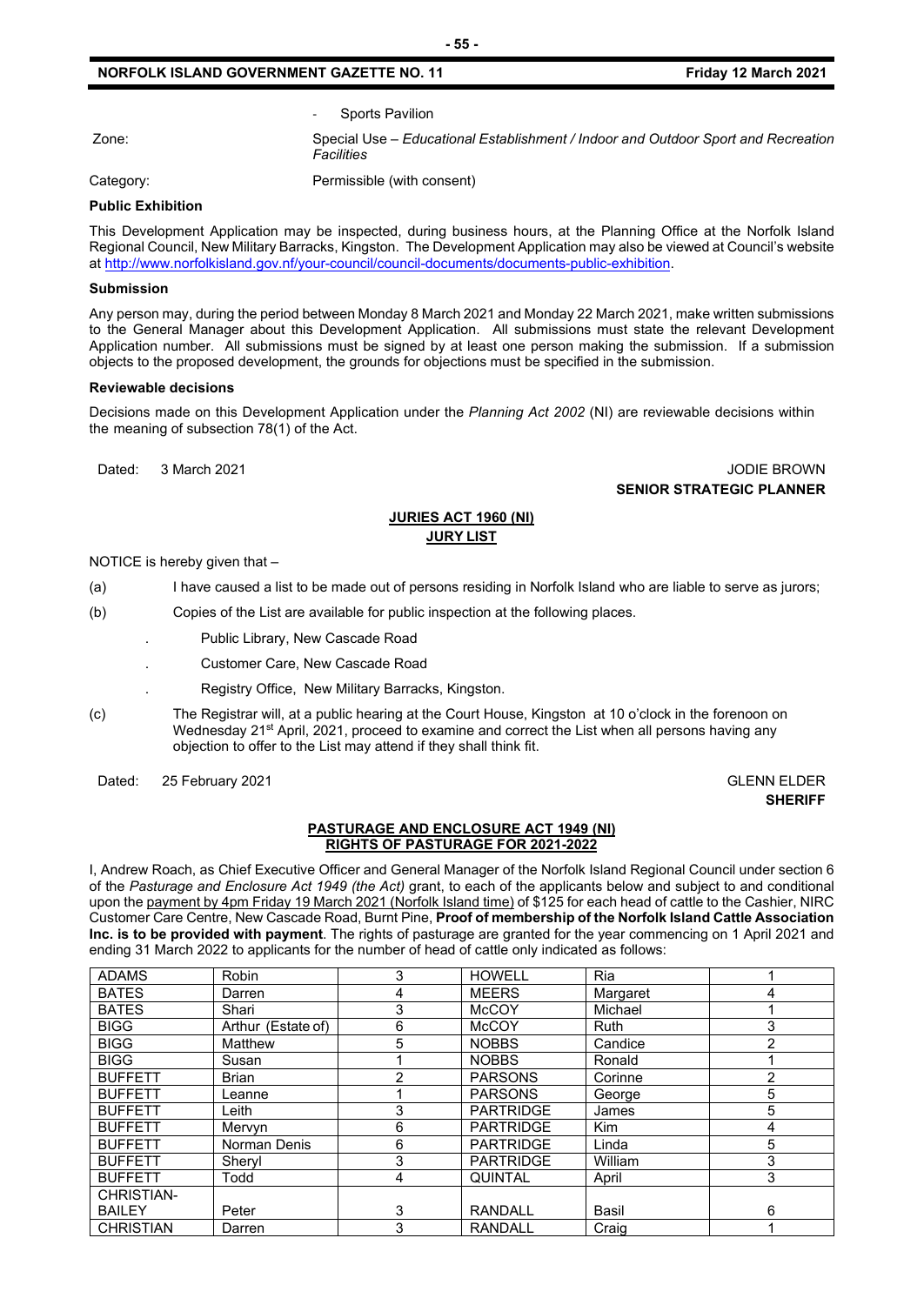| <b>CHRISTIAN</b>   | John Edgar     |   | <b>RANDALL</b>  | Debbie-Jane  | 5 |
|--------------------|----------------|---|-----------------|--------------|---|
| <b>CHRISTIAN</b>   | John Maxwell   |   | <b>RANDALL</b>  | Kevin        | 5 |
| <b>CHRISTIAN</b>   | Jov            | 5 | RANDALL         | Suzanne      | 2 |
| <b>COOPER</b>      | Stacey         |   | <b>ROBINSON</b> | Karina       | ∩ |
| <b>DOURAN</b>      | Ritchie        | 5 | <b>RUTLEDGE</b> | Beau         |   |
| <b>EVANS</b>       | Adrian         |   | <b>SHERIDAN</b> | Jake         |   |
| <b>EVANS</b>       | David Bubby    | 6 | <b>SHERIDAN</b> | Sam          | 3 |
| <b>EVANS</b>       | Kaye           | 2 | <b>SHERIDAN</b> | Tracv        |   |
| <b>EVANS</b>       | Kenton Arthur  |   | SNELL           | Dene         | 5 |
| <b>FITZPATRICK</b> | Dean           | 2 | <b>WALDEN</b>   | Katie        | 2 |
| <b>GRAHAM</b>      | Aaron          | 5 | <b>WILSON</b>   | Dianne Garde |   |
| <b>GRAHAM</b>      | Elton          | 6 | <b>WILSON</b>   | Peter John   |   |
| <b>GRUBE</b>       | <b>Belinda</b> |   | <b>WOOD</b>     | Kaye         |   |
| <b>HENDERSON</b>   | Caine          |   |                 |              |   |

1. A right of pasturage is also granted for the progeny of cattle referred to above, until that progeny(calf) attains the age of six months: provided the birth of that calf is notified to the Registrar of Brands and Marks within 7 days and it is tagged within one month of its birth.

2. Notice is given to each person named above, that they are prohibited from depasturing a head of cattle in respect of which a right has been granted, if that animal does not have an identifying tag attached to it as issued in accordance with section 7 of the Pasturage and Enclosure Act 1949.

3. Tag owners must remove cattle without tags, injured, sick or in poor condition within 48 hours or forfeit all allocated tags.

### Dated: 25 February 2021 **ANDREW ROACH CONSULTER STATES AND ANDREW ROACH**

### **CHIEF EXECUTIVE OFFICER AND GENERAL MANAGER**

#### **TRAFFIC ACT 2010 (NI)**

#### **TEMPORARY CLOSURE OF DOUGLAS DRIVE FOR PUBLIC SAFETY WORKS**

I, **Andrew Roach,** General Manager of the Norfolk Island Regional Council, under section 50 of the *Traffic Act 2010* (NI), close that part, or parts, of the road specified in Part 1 of the Schedule to all vehicular traffic (except any vehicle specified in Part 2 of the Schedule) for and during the period **7:00am to 4:00pm** each day on particular days between **<sup>1</sup> March <sup>2021</sup> and 31 May <sup>2021</sup>** as I am of the opinion it is necessary to carry out repairs and/or maintenance of the road for public safety purposes.

#### **SCHEDULE**

#### Part 1 - Part road closure:

That part of Douglas Drive, relevant to road works carried out for public safety purposes. The start and end of the road works site to be officially signposted by the Council, or as directed by Council workers at the works site, or as directed by police from time to time during the specified road closure period.

**Part 2** - Exempted classes of vehicles:

- a) Vehicles and plant authorised by the General Manager of the Norfolk Island Regional Council or delegate for the delivery of goods or services
- b) Council vehicles and plant involved on official business
- c) Police, ambulance, fire services and emergency vehicles on official business
- d) Vehicles authorised by OIC Police or delegate thereof.

Dated: 24 February 2021 **ANDREW ROACH CONSUMING THE SET OF ANDREW ROACH** 

**GENERAL MANAGER**

#### **DISASTER AND EMERGENCY MANAGEMENT ACT 2001 (NI)**

#### **FURTHER EXTENSION OF DECLARATION OF STATE OF EMERGENCY**

I **Eric Hutchinson,** Administrator of Norfolk Island and delegate of the Minister under Section 5 of, and item 1.27 of the Schedule to, the *Minister's Norfolk Island Delegation Instrument 2019*:

**PURSUANT** to Section 9 of the *Disaster and Emergency Management Act 2001* (NI) [the Act] and having regard to the advice of the Controller;

**FOR** the purpose of response and recovery operations under the Act and the Disaster and Emergency Plan for the Territory of Norfolk Island;

**FURTHER EXTEND** the declaration of emergency made under section 9 of the Act at 16:15 Hrs on Monday 16 March 2020, for the whole of the Territory of Norfolk Island, until 23:59 hr on Wednesday 30 June 2021.

Dated: 4 February 2021<br>Dated: 4 February 2021 **ADMINISTRATOR**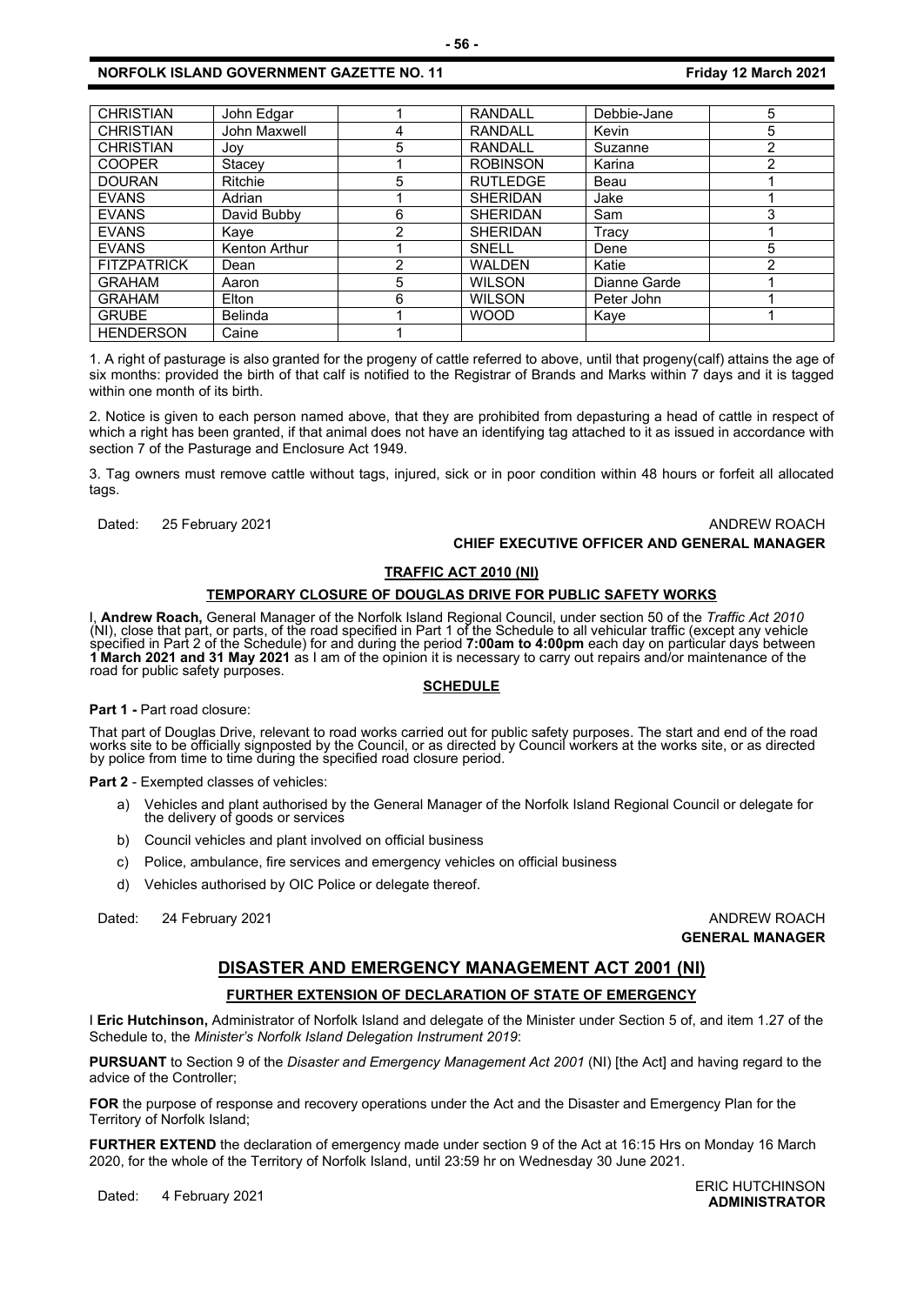#### **DISASTER AND EMERGENCY MANAGEMENT ACT 2001 (NI)**

**- 57 -**

## **DECLARATION OF STATE OF DISASTER OR EMERGENCY (RECOVERY OPERATIONS)**

#### **COVID-19 DIRECTIONS RECOVERY OPERATIONS (NO.1) 2021**

I, **George Ivor Andrew Plant**, Emergency Management Norfolk Island Controller:

- 1) under section 11(2)(g) of the *Disaster and Emergency Management Act 2001* (NI) am of the opinion that it is necessary to make directions in respect of recovery from the State of Emergency in respect of COVID-19 relating to the movement of persons within the disaster or emergency area as set out in the Schedule; and
- 2) under section 11(2)(h) of the *Disaster and Emergency Management Act 2001* (NI) am of the opinion that it is necessary to make directions in respect of recovery from the State of Emergency in respect of COVID-19 relating to the removal of persons within the disaster or emergency area who obstructs or threatens to obstruct recovery operations as set out in the Schedule; and
- 3) under section 11(2)(i) of the *Disaster and Emergency Management Act 2001* (NI) am of the opinion that it is necessary to make directions in respect of recovery from the State of Emergency in respect of COVID-19 relating to giving directions to persons whose responsibilities require him or her to engage in recovery operations.

#### **SCHEDULE**

#### **Direction 1 (2021) – Adjustment of COVID 19 measures – to commence 23:59 on 28 February 2021**

- 1. These Directions take effect at 23:59 on 28 February 2021 and remain in force while the State of Disaster or Emergency (Recovery Operations) is in force.
- 2. In these Directions:

*Persons* includes people residing on Norfolk Island, visiting Norfolk Island for holiday or work purposes

*COVID-19 hotspot* means a particular area of Australia decided by the Commonwealth Chief Medical Officer.

*Incident Controller* means the person appointed under the State of Emergency in accordance with the NORDISPLAN.

- 3. Persons will be permitted\* to travel to Norfolk Island without the need to quarantine provided they:
	- a. do not have COVID-19.
	- b. have not been in contact within anyone in the prior 14 days with COVID-19;
	- c. have been granted a Norfolk Island Entry Pass\*
	- \*Any person travelling to Norfolk Island may be denied entry without a Norfolk Island Entry Pass
- 4. A person whilst on Norfolk Island must comply with physical distancing principles as published from time to time on [\(http://www.norfolkisland.gov.nf/norfolk-islands-covid-19-advice\)](http://www.norfolkisland.gov.nf/norfolk-islands-covid-19-advice).
- 5. A person whilst on Norfolk Island must follow any directions in relation to COVID-19 from staff of the *Norfolk Island Hospital and Residential Aged Care (NIHRACS).*
- 6. A person or business on Norfolk Island must follow any advice or operational direction provided by the Incident Controller or authorised officer of the *Norfolk Island Police Force (NIPF)*in relation to COVID-19.
- 7. A person or business involving close contact with persons is required to keep a daily customer register. A business will be required to retain the records for a period of three months. The register must be produced upon request by the Incident Controller.
- *\* Please Note \**
	- *Online applications required by all travellers prior to travel (within 72 hours of travel).*
	- *While the State of Emergency is in place verification of where travellers are from will be required*
	- *Travel to mainland states and territories is a matter for residents to seek approval from State and Territory Government authorities.*

Dated: 11 February 2021 **GEORGE PLANT** 

**EMNI CONTROLLER**

#### **SALE OF SURPLUS ITEMS TO REQUIREMENT EXPRESSION OF INTEREST 04/21**

Expressions of Interest are invited for the Sale of Surplus Items to Requirement

|          | Galion Grader (1965)           |
|----------|--------------------------------|
| <u>.</u> | Mitsubishi Lancer Wagon (1998) |
| v.       | Mitsubishi Canter Truck (2008) |
|          | Mitsubishi Strada Ute (1997)   |

Items can be inspected at the Works Depot between the hours of 8.00am – 11.00am Monday to Friday by contacting Millie Walden on 22006 ext 104.

Items will be sold '*as is, where is*' and the Norfolk Island Regional Council makes no warranty or representation whatsoever as to the fitness or suitability of the items for any particular purpose or use.

**Application to be marked:** Surplus items to requirements EOI 04/21